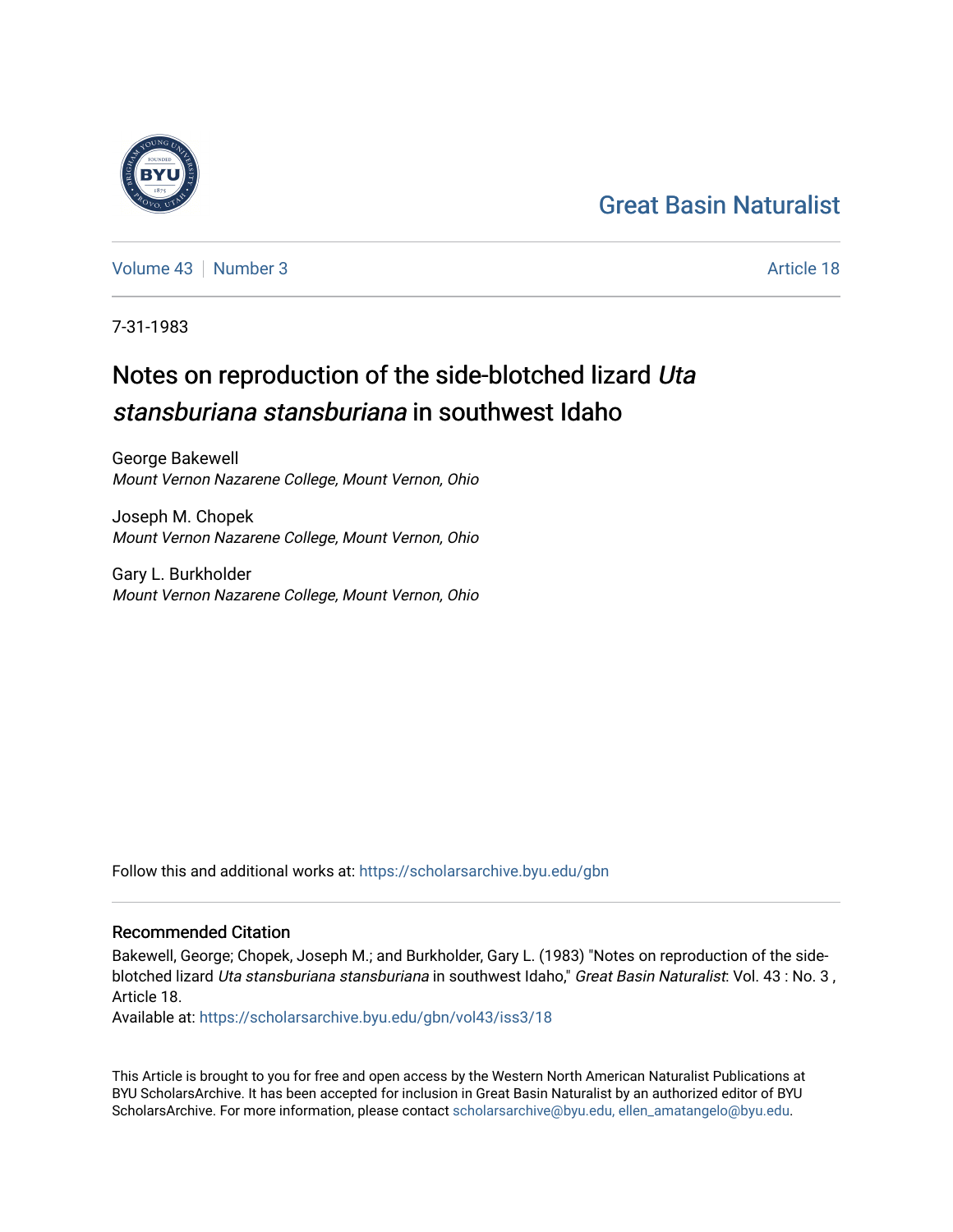#### NOTES ON REPRODUCTION OF THE SIDE-BLOTCHED LIZARD UTA STANSBURIANA STANSBURIANA IN SOUTHWEST IDAHO

George Bakewell', Joseph M. Chopek', and Gary L. Burkholder'

ABSTRACT.— In 1968 and 1973 in southwestern Idaho, 275 Uta stansburiana were collected. Uta occupies low hills with rocky outcrops and flat sparse vegetation consisting of the following shrubs: Artemisia tridentata, Grayia spinosa, Atriplex confertifolia, Chrysothamnus nauseosus, and Atriplex canescens. Emergence from hibernation occurs from mid-March to early April and the first yolked follicles appear in early April, with oviducal eggs present in late April. Testicular cycle begins with the emergence of males, and spermatozoa are produced from April through July. Uta reaches sexual maturity in one year at <sup>a</sup> SVL of 40.0 mm in males and <sup>43</sup> mm in females. Overall clutch size is 3.75 eggs (1-2 clutches per year). Fat body size at emergence is not known, but what is present shows a decline in males and females until July, when a substantial increase occurs. Sex ratios are about  $1:1$  in all months and seasons except June 1968, according to chi-square analysis.

This study has limited scope for two reasons: (1) the years of study are five years apart; (2) in 1968 there were only six trips to the field (which was about 10 miles from the 1973 area) in May and June, whereas in 1973 field trips were made once each week from 4 April through 25 July. In view of this, the 1968 data are minimized to some extent in drawing our conclusion and emphasis is on the 1973 data. Despite these limitations, the study sheds some light on the reproductive cycle of Uta stanshuriana in the northern portion of its range.

Uta has been studied in considerable detail  $\begin{bmatrix} 1 & 1 \\ C \end{bmatrix}$ in Texas (Tinkle 1961, 1967a, Hahn and Tinkle 1965), Colorado (Tinkle 1967b), south em Nevada (Hoddenbach and Turner 1968, Turner, Hoddenbach, Medica, and Lannom 1970, Medica and Turner 1976, Tanner 1972), and Oregon (Nussbaum and Diller 1976). Our results show that latitudinal (and therefore climatic) differences exert observable modifications of the reproductive cycle as compared to that of southern populations in Colorado, Nevada, and Texas, which are 800-1200 km south of our study, respectively. In the case of the northern population studied by Nussbaum and Diller (1976), our results are similar in some aspects, as would be expected, since their study area is only 225 km further north.

#### Physical and Biotic Environment

These counties included in the study area are part of the Snake River Valley (Fig. 1). Elevations of study sites and collection areas range from 530 to 750 m. Dominant topographical features consist of small canyons, which are a part of the Snake River Drainage, low rolling hills, boulder-strewn areas, rocky outcroppings, and intermittent streams that form sandy washes and/or alluvial fans



Fig. 1. Geographic location for capture sites (hollow circles) of Uta stansburiana in southwestern Idaho. Insert shows the portion of Idaho where collections were made.

<sup>&#</sup>x27;Mount Vemon Nazarene College, Martinsburg Road, Mount Vemon, Ohio 43050.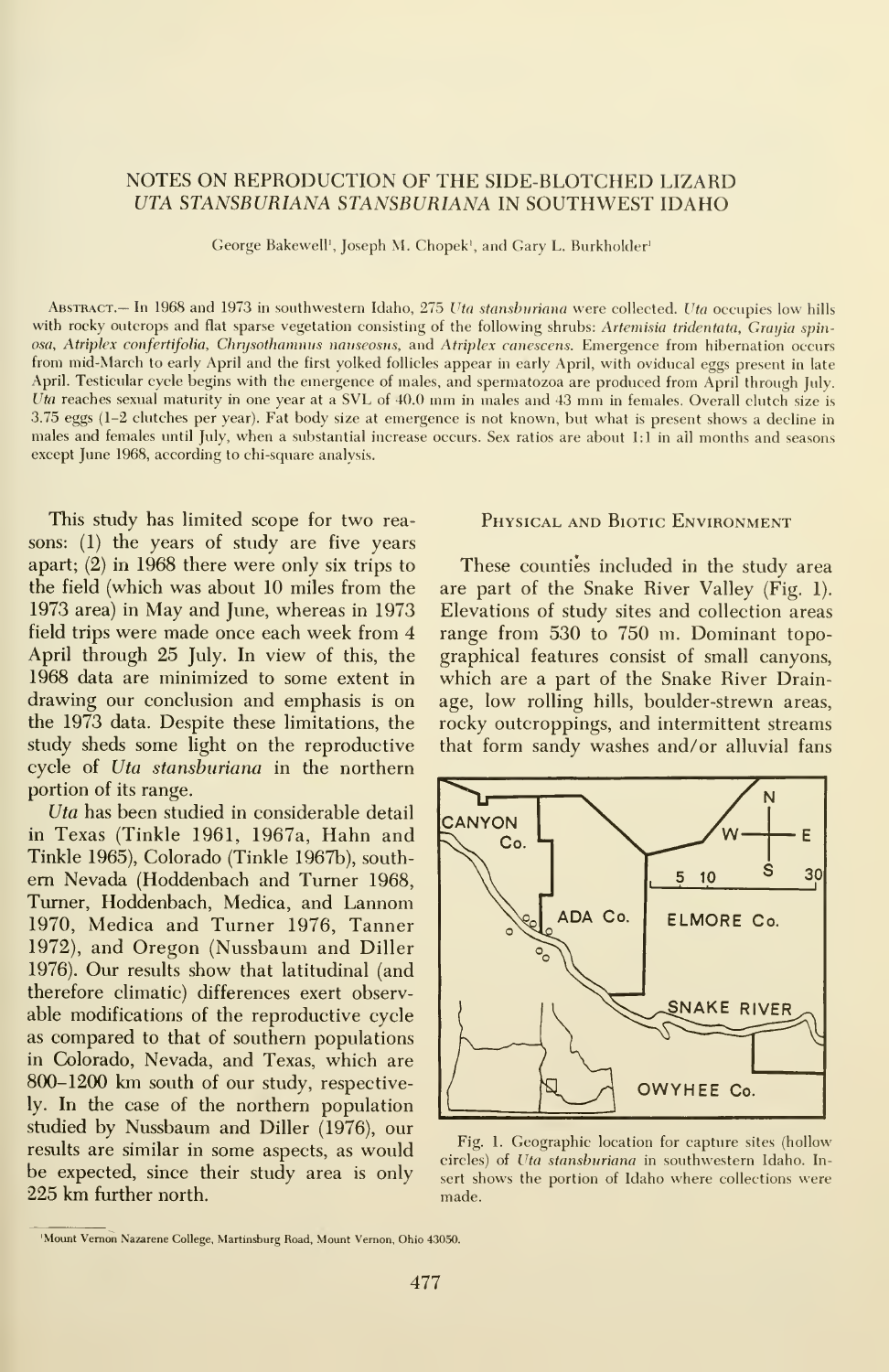where they reach the desert floor. Annual rainfall varies from 10.1 to 30.4 mm; most of this occurs as snow in winter (Shreve 1942). Summers are typically hot and dry, with few overcast days. Frost free days average 150 per year from April to September.

The dominant floral description for the study areas is that of "cold desert formation" (Shreve 1942). The dominant floral associ ations consist of several different combinations of the following desert shrubs: Grayia spinosa (Hook.), Atriplex canescens (Pursh, Ex. Nutt.), Atriplex confertifolia (Torr.), Artemisia tridentata (Nutt.), and Chrysothamnus nauseosus (Poll.). These shrubs reach heights of <sup>1</sup> to 1.8 m and grow in a clumped pattern that creates open areas (Burkholder and Walker 1973). Many species of annuals are present in the open areas between the shrubs, the majority of which flower during the early and midspring rainy period. Others flower during the occasional rainy periods of late spring and summer.

#### Methods and Materials

Specimens for this study were collected in 1968 and 1973 in Canyon, Ada, and Owyhee counties of southwestern Idaho. All lizards were weighed, measured (SVL), and autopsied (except hatchlings). The ovaries and ovi ducts of the females were removed and counts were made of yolked ovarian follicles, oviducal eggs, and corpora lutea. Yolked fol licles and oviducal eggs were measured to the

TABLE 1. Sex ratios for six samples of Uta stansburiana in 1968 and 1973. Each year total was tested for goodness of fit by the chi-square statistic as well as the month of June, where the largest differences occurred. All fit the 95 percent confidence limit except June 1968.

nearest 0.1 mm and weighed to the nearest .01 g. In males, one testis was removed and used to determine sexual maturity by a squash preparation using aceto-orcein stain. Clutch size data followed the procedure out lined by Tinkle (1961). Fat bodies were also removed and weighed to the nearest .01 g.

#### **Results**

 $S_{EX}$  RATIO.— Sex was determined in 275 specimens by the examination of gonads. In May and June 1968, 34 females and 50 males were collected. The April through July 1973 sample consisted of 90 females and 101 males. Both years combined resulted in 124 (45.1 percent) females and 151 (54.9 percent) males. Data for sex ratios are summarized in Table 1. Statistical analysis for fitting the expected ratio of 1:1 are also included in Table 1.

Size at maturity and at hatching.— Size of individuals when reaching sexual maturity was determined by analyzing the gonads. In females, yolked ovarian follicles, oviducal eggs, and corpora lutea were used as criteria for maturity. From this analysis, it was deter mined that the smallest sexually mature fe male was <sup>43</sup> mm SVL for the <sup>1973</sup> sample and <sup>44</sup> mm SVL for the <sup>1968</sup> sample.

Size at sexual maturity in males was deter mined by analysis of a single testis removed from each male. An aceto-orcein squash preparation was performed to check for the presence of mature spermatozoa. All male specimens, even the smallest at <sup>40</sup> mm SVL, yielded a positive test for spermatozoa. The

TABLE 2. Data for hatchling Uta stansburiana captured in July 1973. Two lizards not listed were observed on 26 June but not captured.

| Month                                  | Year | Females | Males           | $SVL$ (mm) | Date Captured |
|----------------------------------------|------|---------|-----------------|------------|---------------|
| May                                    | 1968 | 14      | 13              | 26.0       | $3 \;$ July   |
| <b>June</b>                            | 1968 | 20      | 37              | 25.5       | $18$ July     |
| Total                                  |      | 34      | 50              | 25.0       | $23$ July     |
| Chi-square test $.95 = 5.06$ for June  |      |         |                 | 25.0       | $23$ July     |
| Chi-square test $.95 = 3.04$ overall   |      |         |                 | 26.0       | $23$ July     |
|                                        |      |         |                 | 31.0       | $23$ July     |
| April                                  | 1973 | 20      | 16 <sup>°</sup> | 31.0       | $23$ July     |
| May                                    | 1973 | 29      | 33              | 31.5       | $23$ July     |
| <b>June</b>                            | 1973 | 23      | 32              | 36.0       | 23 July       |
| July                                   | 1973 | 18      | 20              | 28.0       | $25$ July     |
| Total                                  |      | 90      | 101             | 29.0       | $25$ July     |
| Chi-square test $.95 = 1.472$ for June |      |         |                 | 31.0       | $25$ July     |
| Chi-square test $.95 = .632$ overall   |      |         |                 | 33.0       | $25$ July     |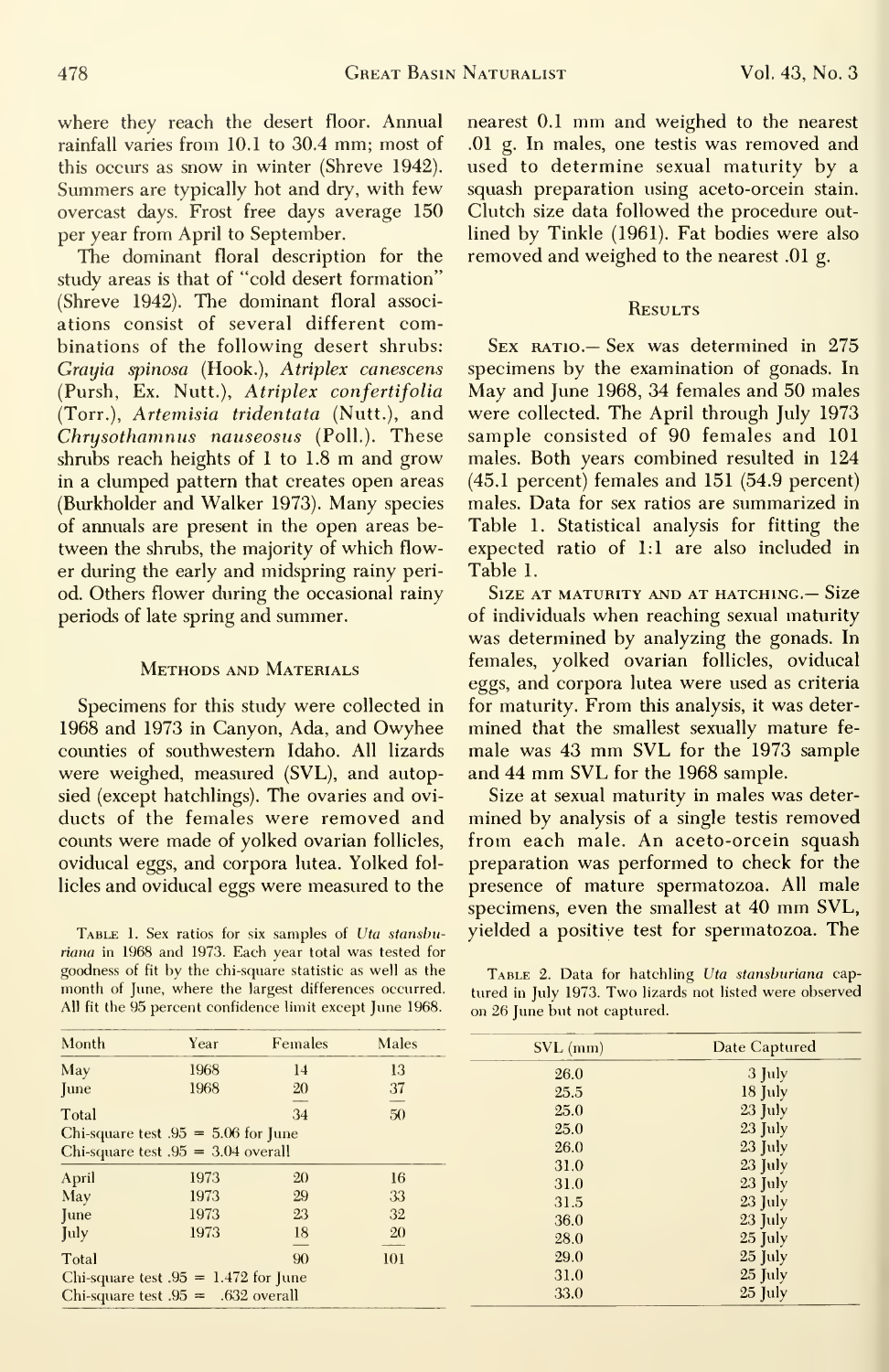

Size class of females (SVL)

Fig. 2. The mean number of yolked ovarian follicles, oviducal eggs, and corpora lutea for six arbitrarily sized classes of females. N = number of individuals, R = range, and X = mean 1968 and 1973 females combined.

12 hatchlings were not sexed but were assumed not to be reproductively mature.

The first hatchlings were observed, but not collected, on 26 June 1973. Twelve specimens were collected from 3 July 1973 to 25 July 1973. The data for hatchlings is presented in Table 2.

MEAN SIZE OF MATURE INDIVIDUALS.- The largest male specimen was 57.5 mm SVL and the smallest 40.0 mm SVL. The largest female was 53.0 mm SVL and the smallest was 43 mm SVL. Table 3 summarizes the remaining data related to mean size of mature individuals.

**REPRODUCTION IN FEMALES. - Counts were** made of oviducal eggs, corpora lutea, and yolked ovarian follicles in the ovaries of 124 females. Figure 2 shows a comparison of six arbitrary size classes that indicates that clutch size increases with size of the female, with the two smallest categories (43-44 and 45-46 SVL) presumably being first-year reproducive females, and those 47 and over second-year females. Using 1973 female data alone, because it covers the entire reproductive season, there was an attempt to determine the number of clutches per year, which is difficult in multiple clutch species.

 $\epsilon$ 

The 1973 data appears to indicate a twoclutch ability by some individuals. The first clutch group is clustered between 23 April and 22 May (based on shelled oviducal eggs). The second clutch group is clustered between 2 June and 10 July. Between the period of 22 May and 2 June, there are females with oviducal eggs but these are late individuals reproductively, which will probably produce only one clutch because of time constraints. To substantiate the double clutch, we began with the correlation of the first appearance of hatchlings, assuming a 45-50 day incubation period, which is based on Burkholder and Tanner's (1974) work on Sceloporus graciosus, which has a mean incubation period of 49 days (from laboratory and field incubation data). If the females of the first group laid eggs from 23 April through 22 May, with a 50-day incubation period, the hatchlings would appear as early as 11 June and as late as 10 July. The first hatchlings

TABLE 3. The mean SVL in millimeters of sexually mature males and females for 1968 and 1973, based on spermatozoa in testis and epididymus and yolked ovarian follicles, oviducal eggs, or corpora lutea, respectively.

| Year | _______<br>Males<br>_____ |     |                                                 | ----<br>Females |                              |                                                                                                                                              |
|------|---------------------------|-----|-------------------------------------------------|-----------------|------------------------------|----------------------------------------------------------------------------------------------------------------------------------------------|
|      |                           |     | the contract of the contract of the contract of |                 | <b>CONTRACTOR</b><br>_______ |                                                                                                                                              |
| 1968 | 49.27                     | 51  | $44 - 57$                                       | 47.70           | 34                           | $44.5 - 52$                                                                                                                                  |
| 1973 | 49.66                     | 100 | $40 - 55$                                       | 48.06           | 99                           | $43 - 53$<br>$\mathcal{L}^{\text{max}}_{\text{max}}$ and $\mathcal{L}^{\text{max}}_{\text{max}}$ and $\mathcal{L}^{\text{max}}_{\text{max}}$ |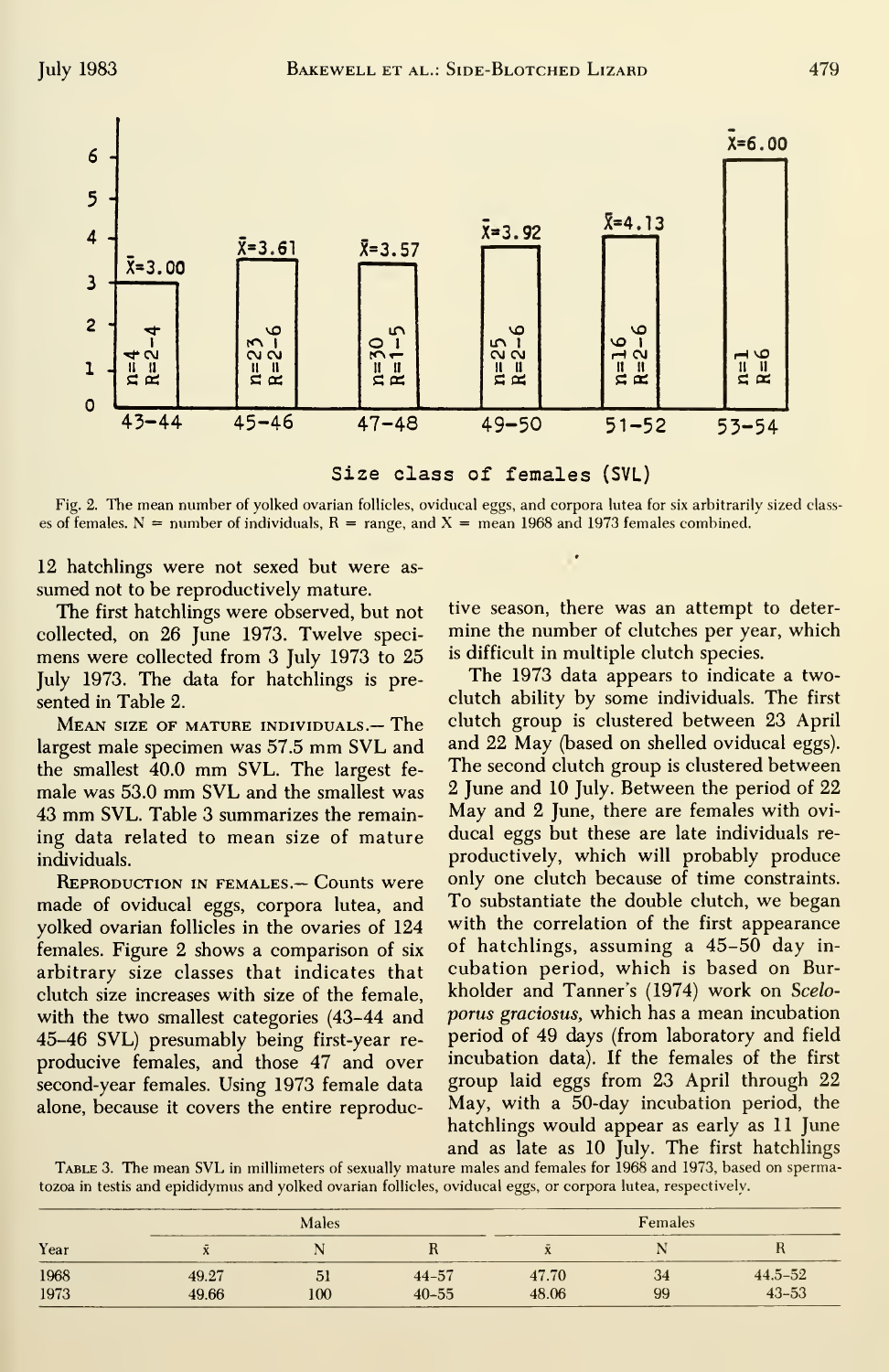were observed on 26 June and 3 July (Table 2), which falls within the predicted time. The second clutch hatchlings would appear 21 July through 28 August. The smallest hatchlings captured between 23 July and 25 July (Table 2) fit into this category.

The second point that supports two clutches is that of the time span between the first and second onset of vitellogenesis. Turner, et al. (1970) state that 31 days are suf ficient for production of a second clutch. If the days are counted between the proposed first and second clutch (clustering of females with shelled oviducal eggs), there are 42 days, which would appear to be ample time.

The only nonsupportive evidence is the ab sence of corpora lutea when the second pro duction of yolked ovarian follicles occurs. However, it is our opinion, based on observations of autopsied individuals, that corpora lutea in Uta disappear very quickly  $(1-5)$ days), which would explain the lack of overlap.

Along with the double clutch phenomena is the feature of clutch size fluctuation. The mean size of the first clutch (based on ovi ducal eggs only) was  $4.40$  (N = 14) and the second was  $3.81$  (N = 16). This corresponds to that reported by Tinkle (1967b) for Texas populations, Turner et al. (1970), and Medica and Turner (1976) for Nevada, and Nussbaum and Diller (1976) for Oregon, though the dif ference is not as significant.

The earliest onset of vitellogenesis is 14 April (1973). This is based on yolked ovarian follicles of <sup>2</sup> mm diameter or larger and <sup>a</sup> definite yellow color. Table 4 summarizes the numbers of yolked ovarian follicles, oviducal eggs, and corpora lutea for the determination of clutch size (1968 and 1973 data were

Table 4. Data for yolked ovarian follicles, oviducal eggs, corpora lutea, and mean clutch size per female for the years 1968 and 1973.

| Mean                  | 3.49                                           | 4.00                                           | 3.50                                 | 3.75                   |
|-----------------------|------------------------------------------------|------------------------------------------------|--------------------------------------|------------------------|
| 1968<br>1973<br>Total | $45(N = 12)$<br>$112(N = 33)$<br>$157(N = 45)$ | $65(N = 17)$<br>$135(N = 33)$<br>$200(N = 50)$ | $\theta$<br>$7(N = 2)$<br>$7(N = 2)$ | 3.79<br>3.74<br>3.64   |
| Year                  | Ovarian<br>yolked<br>follicles                 | Oviducal<br>eggs                               | Corpora<br>lutea                     | Mean<br>clutch<br>size |

pooled). Reproductive potential was not cal culated; the actual numbers of females laying a second clutch was not determined.

Fat bodies.— The fat bodies decrease in weight from the time of emergence of adults through the end of the reproductive period in both males and females (Table 5)

#### **Discussion**

Although the volume of data and length of time are much less than studies which we will use for comparison and contrast, this study provides some additional information concerning the total knowledge of natural history of Uta stansburiana. In essence, the comparisons made with regard to Uta con cern that of northern vs. southern populations and the changes that occur along that continuum.

The first feature is that of sex-ratio. On <sup>a</sup> yearly basis, all (1968 and 1973) fit the

Table 5. Fat body weight changes in 1973 male and female Uta stansburiana April-July in grams. Single as terisk means that all had yolked follicles or oviducal eggs. Double asterisk means the two at  $< .01$  still had oviducal eggs and corpora lutea and the one at .08 cor pora lutea only, and the rest had no reproductive activity. Triple asterisk means the .25 specimen had just begun vitellogenesis; the two at  $< .01$ , two at .02, and two at .03 had not started vitellogenesis, whereas all others had.

|         | April               | May                           | June                                                                                                                                                                                                                                                       | July       |
|---------|---------------------|-------------------------------|------------------------------------------------------------------------------------------------------------------------------------------------------------------------------------------------------------------------------------------------------------|------------|
| Males   |                     |                               | $16 = 0.01$ $32 = 0.01$ $26 = 0.01$ $3 = 0.01$                                                                                                                                                                                                             |            |
|         |                     | $1 = .08$                     | $1 = .01$                                                                                                                                                                                                                                                  | $2 = .01$  |
|         |                     |                               |                                                                                                                                                                                                                                                            | $1 = .03$  |
|         |                     |                               |                                                                                                                                                                                                                                                            | $2 = .04$  |
|         |                     |                               |                                                                                                                                                                                                                                                            | $1 = .05$  |
|         |                     |                               |                                                                                                                                                                                                                                                            | $2 = 0.06$ |
|         |                     |                               |                                                                                                                                                                                                                                                            | $2 = .07$  |
|         |                     |                               |                                                                                                                                                                                                                                                            | $1 = .08$  |
|         |                     |                               |                                                                                                                                                                                                                                                            | $2 = .09$  |
|         |                     |                               |                                                                                                                                                                                                                                                            | $1 = .10$  |
|         |                     |                               |                                                                                                                                                                                                                                                            | $1 = .15$  |
| N       | 16                  | 33                            | 32                                                                                                                                                                                                                                                         | 18         |
| Females |                     |                               | $11 = 5.0118 = 5.0114 = 5.0111 = 5.0111 = 5.0111 = 5.0111 = 5.0111 = 5.0111 = 5.0111 = 5.0111 = 5.0111 = 5.0111 = 5.0111 = 5.0111 = 5.0111 = 5.0111 = 5.0111 = 5.0111 = 5.0111 = 5.0111 = 5.0111 = 5.0111 = 5.0111 = 5.0111 = 5.0111 = 5.0111 = 5.0111 = $ |            |
|         |                     | $4 = .03$ $2 = .04$ $1 = .05$ |                                                                                                                                                                                                                                                            | $1 = .02$  |
|         |                     |                               | $1=.05$ $2=.03$ $2=.03$ $2=.05$                                                                                                                                                                                                                            |            |
|         | $3 = .02$ $2 = .02$ |                               | $1 = .02$                                                                                                                                                                                                                                                  | $1 = .06$  |
|         | $1 = .04$           |                               |                                                                                                                                                                                                                                                            | $1 = .07$  |
|         | $1 = .25$           |                               |                                                                                                                                                                                                                                                            | $1 = .08$  |
|         |                     |                               |                                                                                                                                                                                                                                                            |            |
|         |                     |                               |                                                                                                                                                                                                                                                            | $1 = .09$  |
|         |                     |                               |                                                                                                                                                                                                                                                            | $2 = .10$  |
|         |                     |                               |                                                                                                                                                                                                                                                            | $2 = .11$  |
|         |                     |                               |                                                                                                                                                                                                                                                            | $1 = .12$  |
|         |                     |                               |                                                                                                                                                                                                                                                            | $1 = .15$  |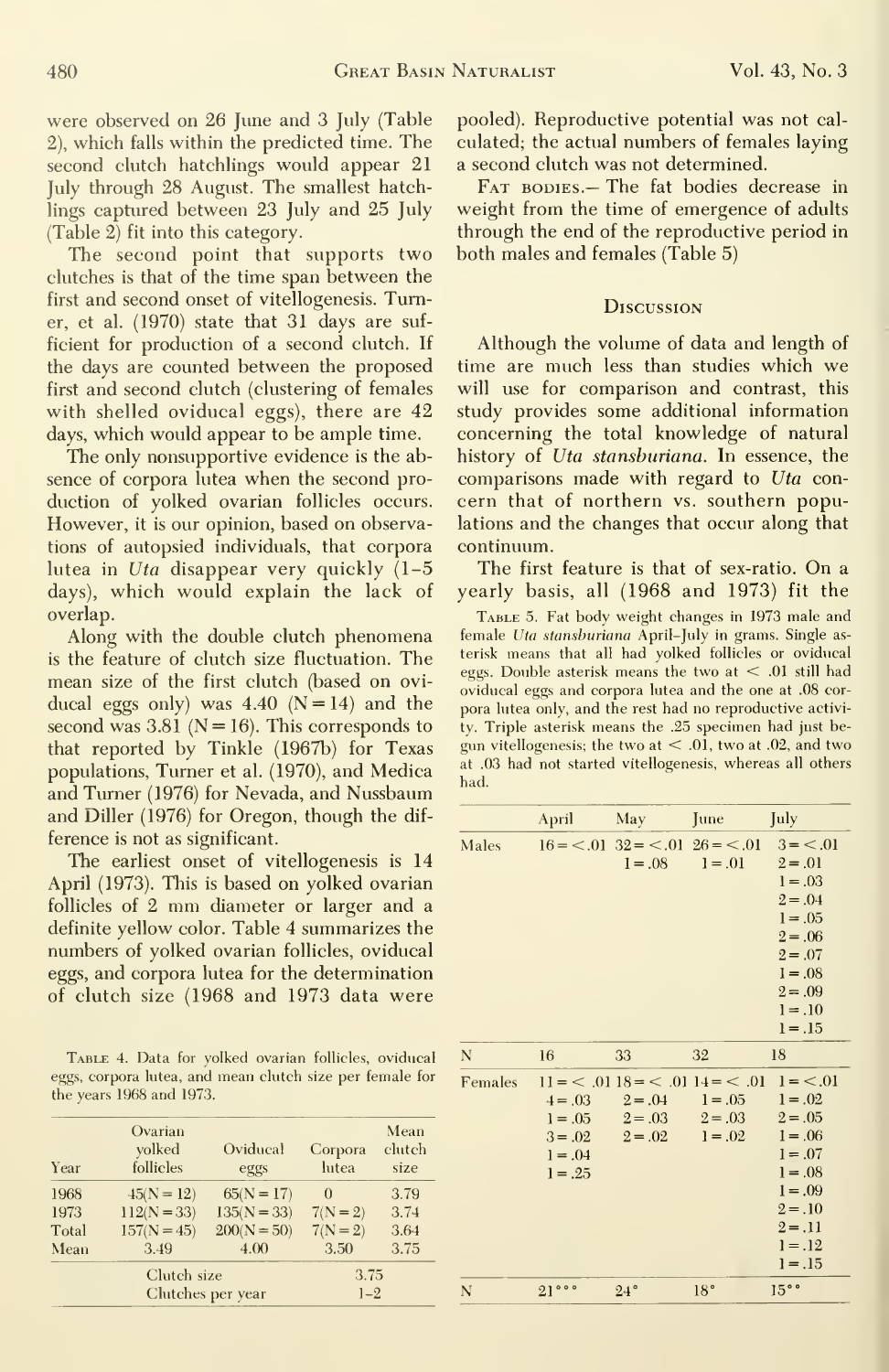expected ratio of 1:1. Monthly fluctuations are not as consistent, especially in June for both years. These data indicate a 3:2 ratio of males to females, which is similar to what Tinkle (1961) recorded in Texas. Tinkle (1961) attributed this to territorial vigilance in males, and this appears to be true for those in Idaho. In addition to this, the difference may be further enhanced by female oviposition in June. By July these activities (male and female) cease, and the ratio returns to 1:1.

Idaho Uta attain sexual maturity in one year; they hatch, over winter, and emerge as adults (Tinkle 1961, Tanner 1972, Medica and Turner 1976). Nussbaum and Diller (1976), however, observed that in north central Oregon some Uta that hatched late in the year (late August) would not have suf ficient time for growth and therefore would not be sexually mature by the time the next

Table 6. Comparison of data for six Uta populations.

reproductive season arrived. We think that this is rare in Idaho, based on size of earliest individuals collected, because they had yolked ovarian follicles, spermatozoa, and larger SVL than the minimum SVL as determined for sexual maturity of Oregon Uta. The longer growth period of Idaho vs. Oregon is most likely the basis for the differences in the two populations.

The remainder of our findings concerning Idaho Uta have been added to Table 6, which is a modification from Nussbaum and Diller (1976). Table 6 calls attention to several areas of interest. The elevation is as low or lower than all the previous studies, though further north than all but the one in Oregon. Length of growing season and therefore length of reproductive season are longer than that found in Oregon but less than the four southern studies. These physical aspects put the Idaho population in a somewhat inter mediate position between that of Oregon and

|                                          | <b>Texas</b>   | Colorado       | Nevada<br>(Rock)<br>Valley) | Nevada<br>(Rainier<br>Mesa) | Oregon            | Idaho<br>(1973) |
|------------------------------------------|----------------|----------------|-----------------------------|-----------------------------|-------------------|-----------------|
| Elevation $(ft)$                         | 2900           | $\approx 4250$ | 3400                        | 7840                        | 2400              | 1722-2437       |
| Length of growing season (days)          | 215            | 175            | 225                         | 200                         | $110 - 140$       | $150 - 180$     |
| Length of reproductive season            |                |                |                             |                             |                   |                 |
| $\langle \text{days} \rangle$            | $121 - 141$    | 120            | 135                         |                             | 70                | $90 - 100$      |
| Habit                                    | arenicolous    | saxicolous     |                             |                             | saxicolous        | saxicolous      |
| Sexual dichromatism                      | high           | 103            |                             |                             | high              | high            |
| <b>Aggressiveness</b>                    | high           | 103            |                             |                             | low               |                 |
| Social structure                         | territorial    | dominance      |                             | $\overline{\phantom{0}}$    | dominance $(?)$   | dominance $(?)$ |
| Density (individuals/acre)               | 36.109         | 17.5           | 24                          | 10                          | 71                |                 |
| Male home range (acres)                  | 0.50           | 0.27           | $\overline{\phantom{0}}$    |                             | 0.54              |                 |
| Female home range (acres)                | 0.17           | 0.23           | $\overline{\phantom{0}}$    |                             | 0.43              |                 |
| Hatchling size (mm(SVL)                  | 22             | $\approx 22$   | $\simeq 22$                 | $\approx 22$                | 22                | 26°             |
| Size range mature males (mm)             | $40 - 60$      | $42 -$         | $\overline{\phantom{0}}$    | $40 - 56$                   | $40 - 53$         | $40 - 55$       |
| Size range mature females                |                |                |                             |                             |                   |                 |
| (mm)                                     | $40 - 60$      | $37 -$         | $40 +$                      |                             | $41 - 49$         | $43 - 53$       |
| Average size adult males (mm)            |                |                |                             | 49                          | 48.4              | 49.6            |
| Average size adult females               |                |                |                             |                             |                   |                 |
| (mm)                                     | 48.9           | 42.8           |                             |                             | 45.4              | 48.0            |
| Clutch size                              | $\approx 4.0$  | 3.20           | $.6 - .4$                   | 4.85                        | 3.33              | 3.75            |
| Clutch frequency                         | 3.5            | 3              | $3 - 5$                     |                             | $1 - 2$           | $1 - 2$         |
| Percent males fail to breed first        |                |                |                             |                             |                   |                 |
| season                                   | 0.0            | $25$           |                             |                             | $= 19.0$          |                 |
| Percent females fail to breed            |                |                |                             |                             |                   |                 |
| first season                             | 0.0            | < 25           |                             |                             | $=47.0$           | $\Lambda$       |
| Percent males two years old              |                |                |                             |                             |                   |                 |
| and older                                | $\overline{7}$ | 33             | $18 - 28$                   | $36 - 65$                   | 57.6              |                 |
| Percent females two years old            |                |                |                             |                             |                   |                 |
| and older                                | $\overline{7}$ | 33             | $18 - 28$                   | $36 - 65$                   | 69.4              |                 |
| Date hatchlings appear                   | $20$ June      | 25 June        | 25 June                     | $17$ July                   | $17 \text{ July}$ | $26$ June       |
| $101 - 1$ $(m + 11 - 102)$ $(m + 1 - 1)$ |                |                |                             |                             |                   |                 |

exas and Colorado (Tinkle 1961, 1967a, b, 1969a, Tinkle and Woodward 1967).

Oregon (Nussbaum and Diller 1976)

Nevada-Rock Valley (Turner et al., 1970, Medica and Turner 1976)

Nevada-Rainier Mesa (Tanner 1972) Idaho-(this study)

<sup>o</sup>Smallest individual caught 3 July 1973